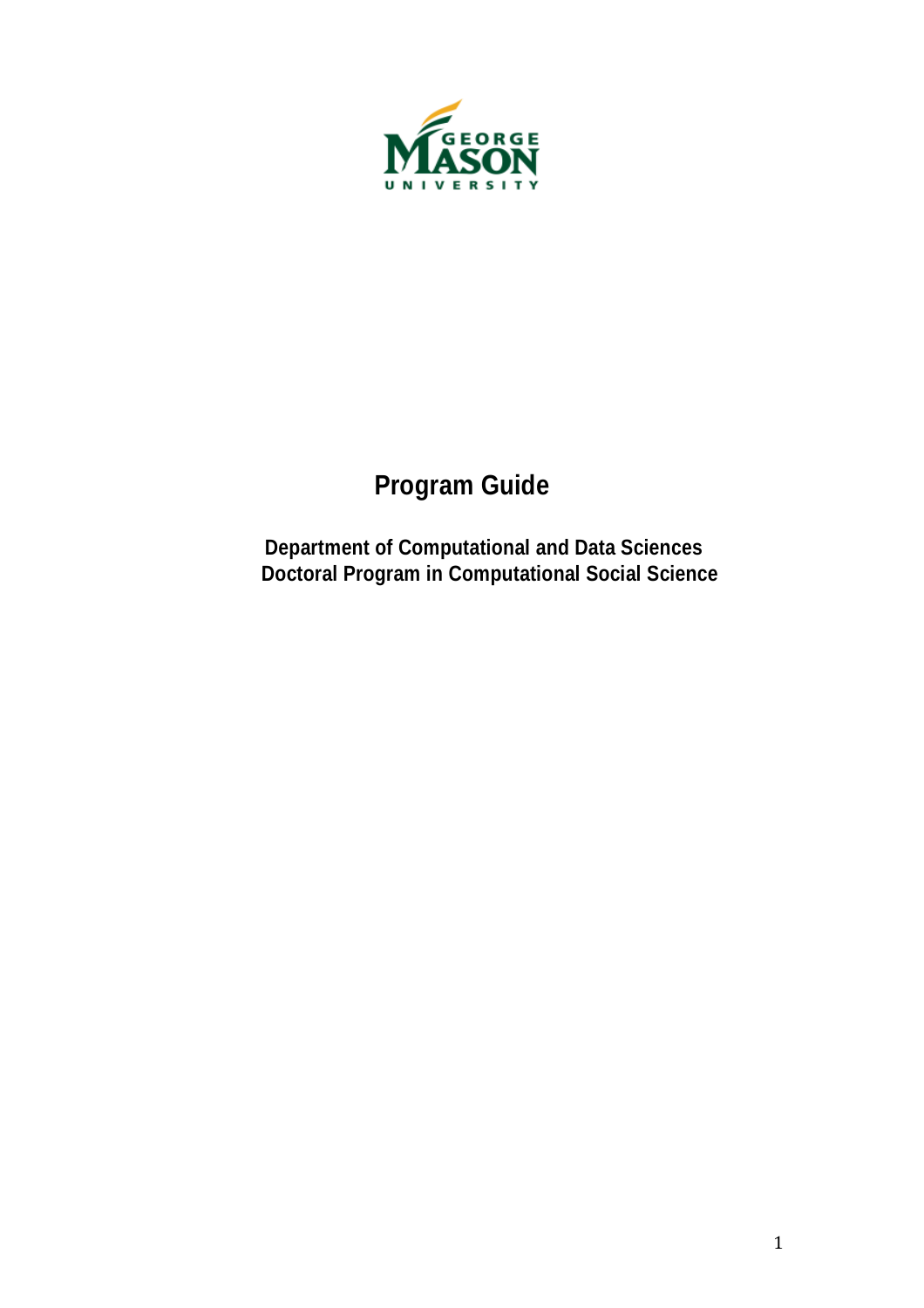### **Table of Contents**

| Welcome                                                    | 3  |
|------------------------------------------------------------|----|
| <b>Computational and Data Sciences Department Officers</b> | 4  |
| Brief Description of the PhD Milestones                    | 5  |
| Sources of Funding                                         | 7  |
| Where to start each process                                | 8  |
| <b>Explanation of Course Requirements</b>                  | 9  |
| <b>Explanation of Candidacy Examination</b>                | 12 |
| <b>Formation of Dissertation Committee</b>                 | 13 |
| <b>Doctoral Dissertation Proposal</b>                      | 14 |
| <b>Doctoral Dissertation</b>                               | 15 |
| <b>Checklist for Research Advisors (including Forms)</b>   | 16 |
| <b>Reductions and Transfers of Credit</b>                  | 18 |
| PhD Completion Timeline Guide                              | 19 |
| <b>Useful Resources/Contacts</b>                           | 20 |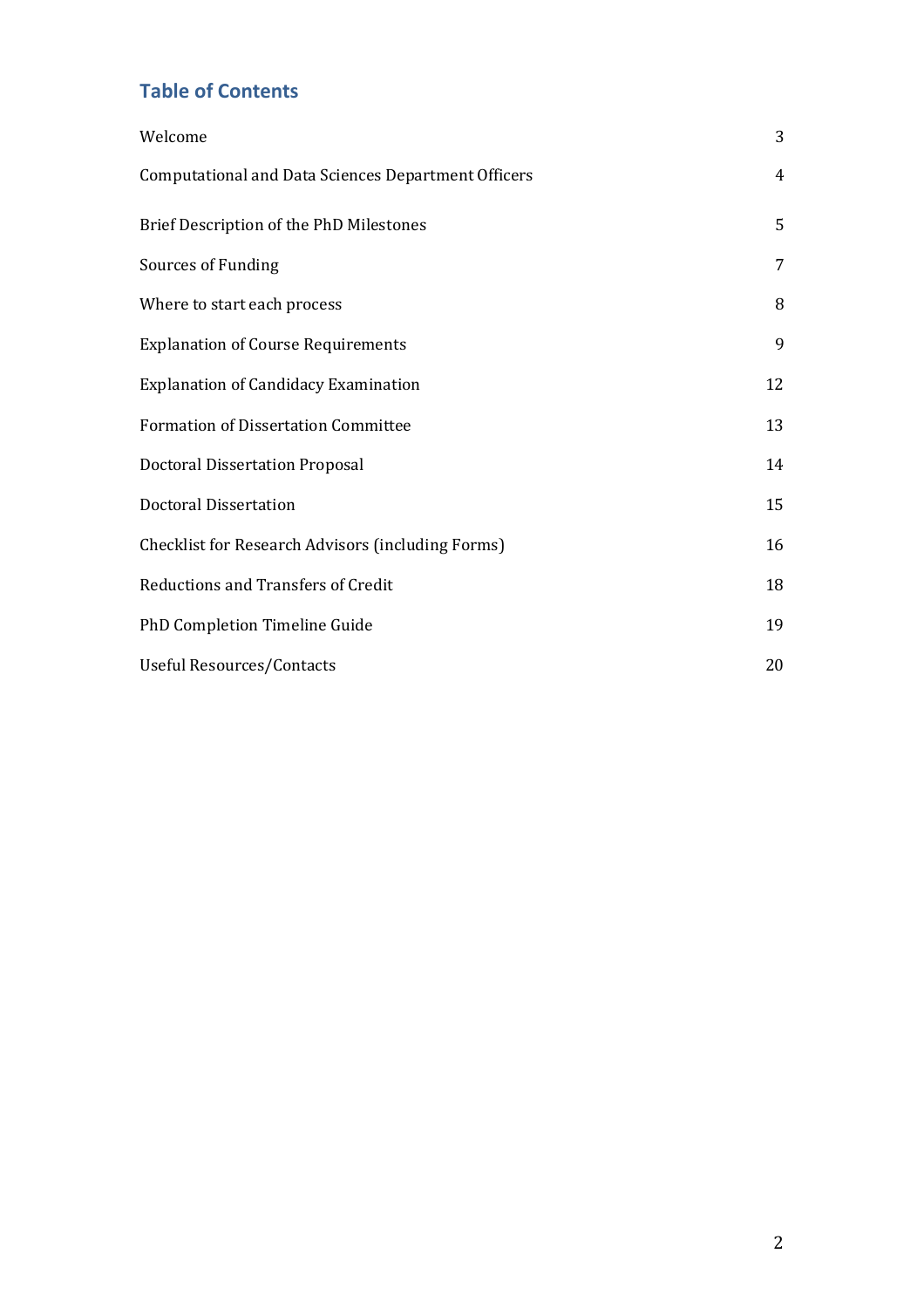

Dear CSS PhD Student,

Welcome to the Computational Social Science (CSS) PhD program within the Department of Computational and Data Sciences (CDS) at George Mason University.

The core objective of the program is to train graduate students to be professional computational social scientists in academia, government, or business. The program offers a unique and innovative interdisciplinary academic environment for systematically exploring, discovering, and developing skills to successfully follow careers in one of the areas of computational social science.

This manual will cover some of the basics of being a CSS PhD student. You will find general guidance on what the program is about in practice, what you should expect and prepare for, and how to maximize the benefit of being here. There are some practical diagrams and tables, and suggested programs of study to help you get started.

It is important that you understand the official rules of the program as laid out in the University catalog that corresponds to your term of admission or any subsequent change of catalog year you may request. Another important source of information within the catalog is the graduate policies section, which outline general rules that all graduate students at George Mason University must follow. Our program complies with both the College of Science and George Mason University rules. Students should also be mindful of the university calendar, updated regularly, which specifies a variety of information including dates for finals, dates for submission of important documents (including dissertations).

#### **Important supplementary documents/links:**

GMU Academic Graduate Policies COS graduate/faculty Handbook University Calendars (part of the University Registrar's website)

**The CDS department website contains additional information** Department website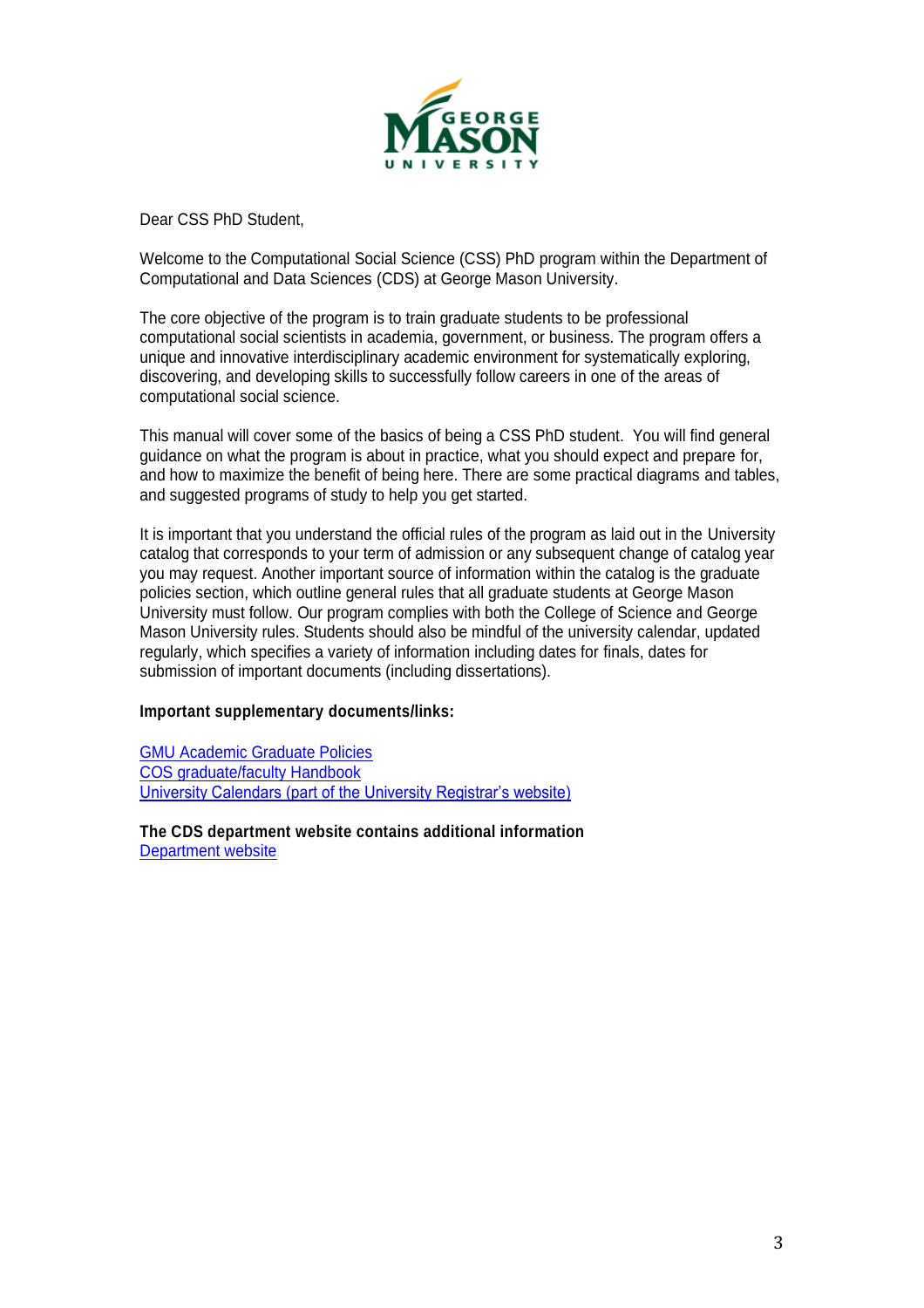

### **Computational and Data Sciences Department Officers**

#### **Department Chair**

Jason Kinser jkinser@gmu.edu 703-993-3785 Research Hall, Room 230, MSN 6A12

#### **Director of Graduate Studies CSI PhD**

Eduardo López elopez22@gmu.edu 703 993 1516 Research Hall, Room 254, MSN 6A12

#### **Director of Graduate Studies CSS PhD**

Anamaria Berea aberea@gmu.edu 703-993-3624 Research Hall, Room 226, MSN 6A12

### **CDS Academic Programs Administrator**

cds@gmu.edu 703-993-9298 Research Hall, Room 227, MSN 6A12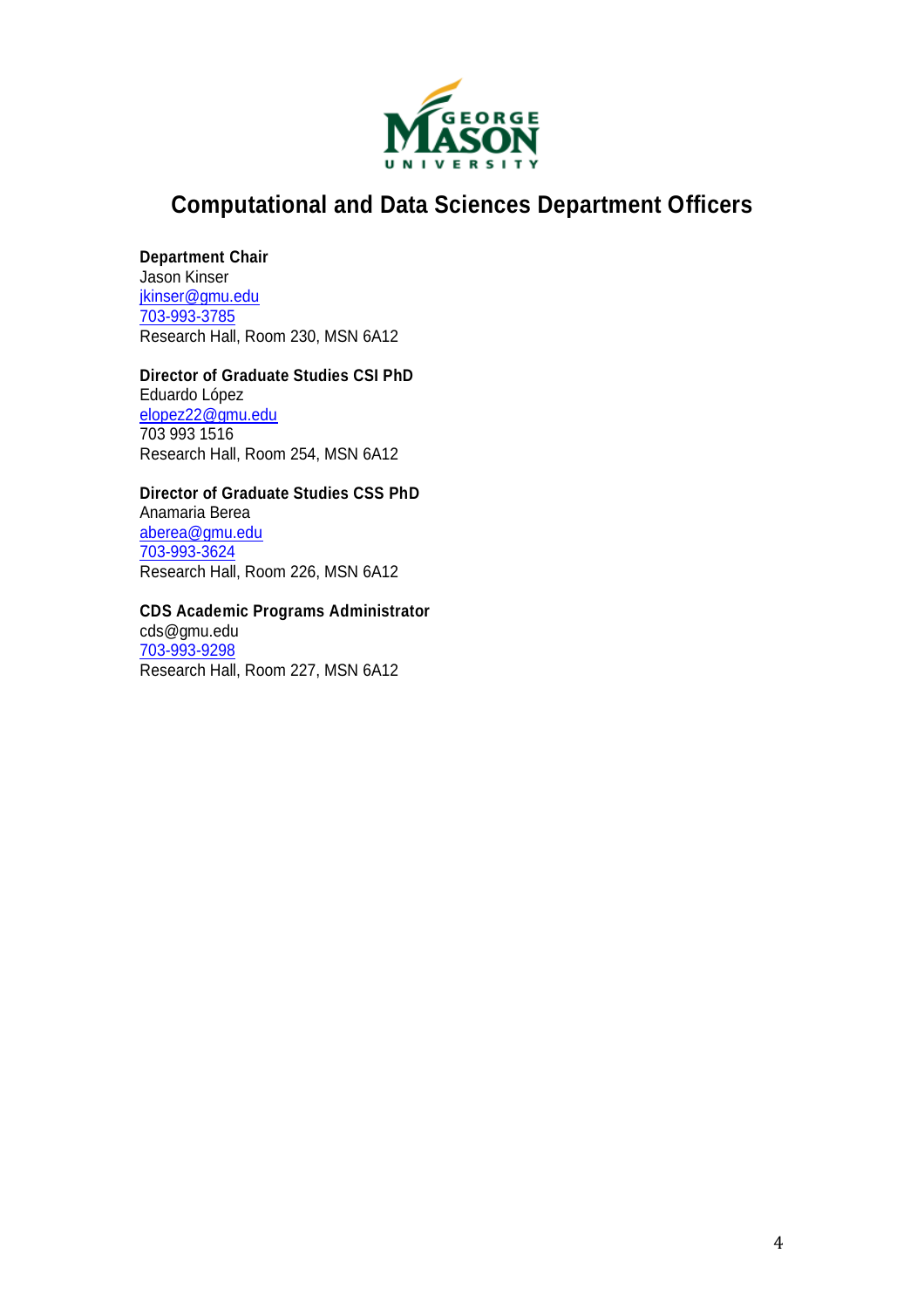

## **Brief Description of the PhD Milestones**

To complete the PhD program, students need to satisfy various requirements. In summary, a student must complete:

- 1) coursework/credits requirements,
- 2) research activity supervised by their research adviser, and
- 3) general examinations which include, in order, the candidacy exam, doctoral dissertation proposal, and dissertation defense. These examinations require the formation of a dissertation committee.

These requirements have certain rules and need to be achieved in a certain sequence.

#### **Coursework requirements and reduction of credit**

This PhD program consists of a total of 72 credits distributed as follows: 12 core, 6 extended core, 15 social science, 15 general electives, and 24 dissertation credits obtained through CSS 998 and CSS 999 courses.

With a conferred master's degree from a regionally accredited U.S. academic institution, CSS students may be eligible for up to a 30-credit reduction.

#### **Research requirement and research advisor**

Although there is a large course requirement, a PhD is fundamentally a research degree. Students need to maintain this foremost in their planning. Students, part-time or full-time, should seek a research advisor promptly*. Ideally, by the end of the first year after the start of their PhD, students should have explored supervision options and be finalizing arrangements with a research advisor.* Students who delay in this process may encounter administrative complications and possible termination from the program due to various factors including an inability to meet certain university deadlines. Typically, research advisors should be chosen from among deparment faculty members, although in a few cases, a advisor from another deparment may be more appropriate.

To find a research advisor, discuss with several department faculty members whose research interests match yours. Mention any possible funding needs and opportunities in these discussion. It is also a good idea to discuss with each member their supervision expections, style, and even to discuss with their other current graduate students so that you know what to expect.

Your research advisor will help set up your dissertation committee (see rules on dissertation committee below which discuss the case of a advisor outside CDS), candidacy exam, dissertation proposal, and ultimately your dissertation and defense. Some of your coursework beyond the basic core courses and some area of emphasis courses should also be discussed with your research advisor.

#### **Candidacy Examinations**

It is highly recommended that students take a proactive approach to completing these examinations in a timely manner. The rules for each of these examinations are explained in detail later in the manual.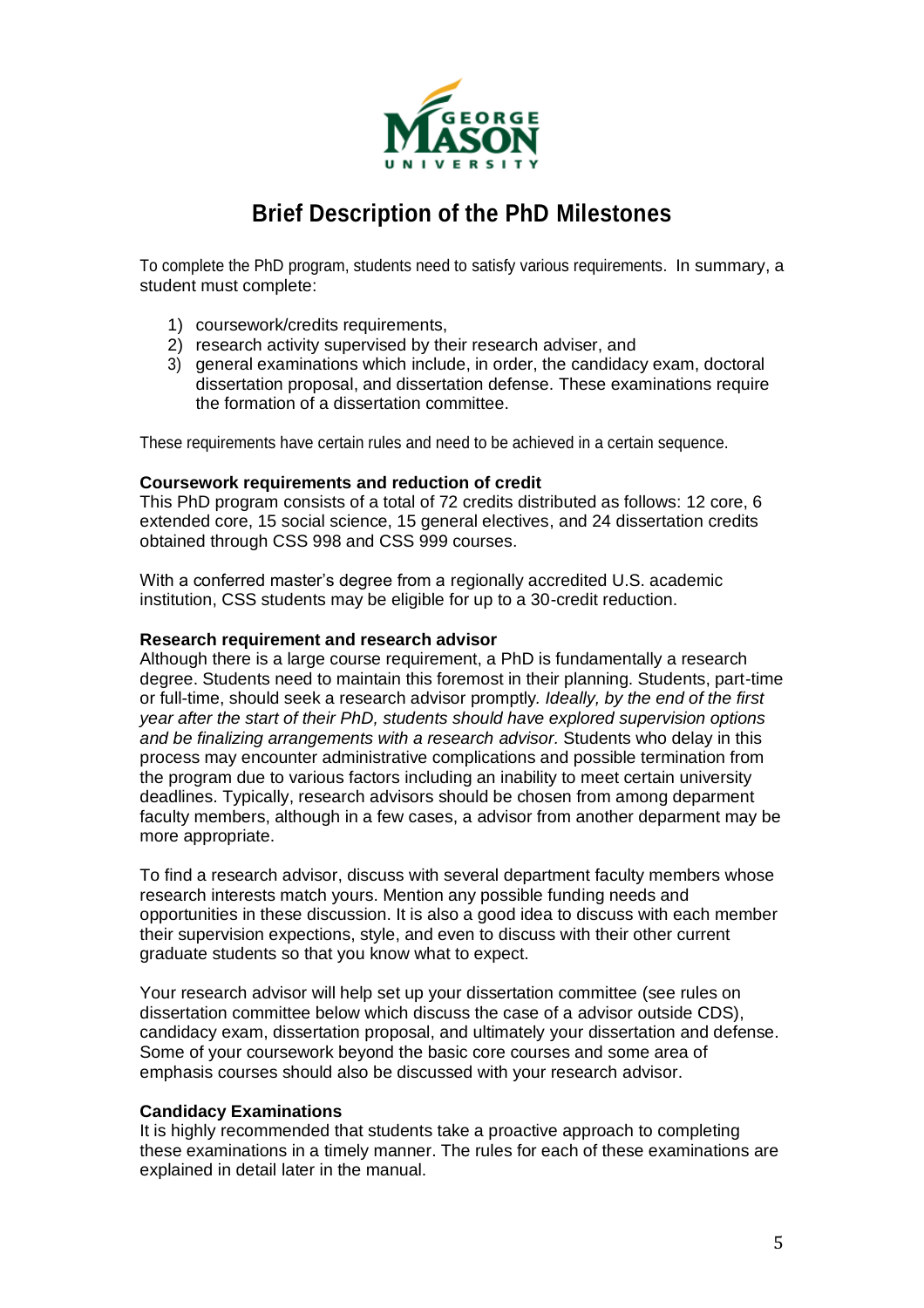#### **Advancement to Candidacy**

Advancement to candidacy includes:

- Completing all coursework
- Passing candidacy/comprehensive exam
- Successfully defending dissertation proposals

Students have six years minus one semester from their admission into the PhD program to advance. Deadlines for completing above and submitting the appropriate forms to the academic programs' administrator are as follows:

| <b>SEMESTER</b> | <b>PAPERWORK DUE</b> |
|-----------------|----------------------|
| Spring          | November 8           |
| Summer          | March 8              |
| Fall            | May 25               |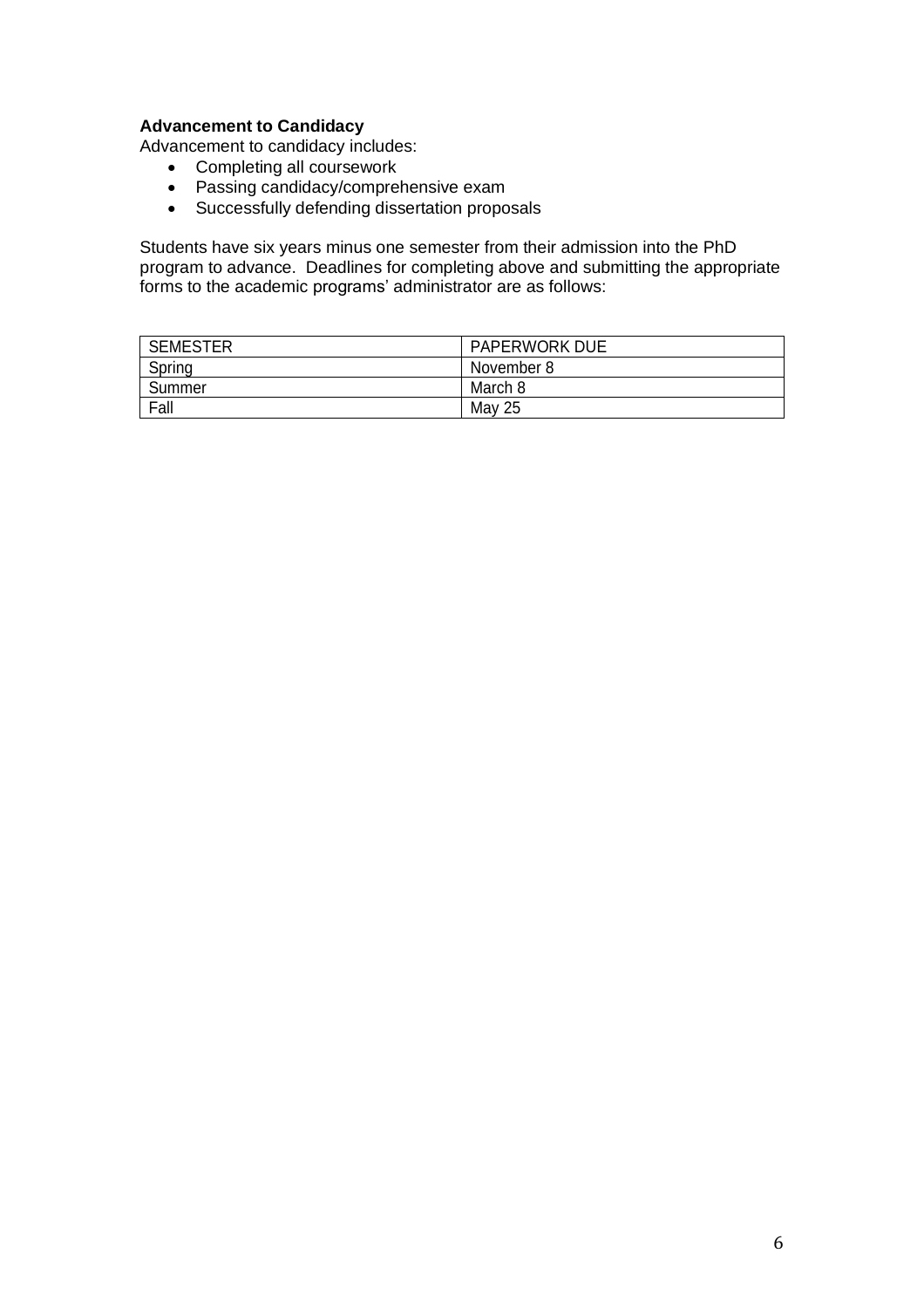

### **Sources of Funding**

#### **University Presidential Fellowships (cover tuition, stipend including summers, and university health insurance):**

These are available only to new PhD students who have not yet taken any courses of the PhD program. University Fellowships are offered for 4 years for students that received them in a fall term, and 3.5 years for students that receive them in the spring term. The university assigns each PhD program a limited number of these fellowships and, consequently, they are not always available to new students in a given admissions cycle.

#### **Departmental teaching assistantships (cover tuition, stipend, and university health insurance):**

The department is currently able to support a number of PhD students simultaneously via teaching assistantships (GTA), distributed equitably between the CSI and CSS PhD degrees (both offered by the CDS department). Any student holds a GTA for 1 year at a time. A GTA can be renewed on the basis of good simultaneous academic (course work and research) and teaching performance, and it is ultimately granted at the discretion of the department. It is current department policy to grant GTA positions only to those students who hold a prior MS or have completed at least 18 graduate credits as recognized by GMU. Also, only full-time students are eligible for GTA support. A student holding a GTA is considered to be enrolled full-time with 6 credit hours. *This funding source requires initial college training when you first take it on (schedule of trainings is updated yearly and requires the recipient to be available before the start of the semester).* Students holding assistantships may not engage in other on- or off-campus employment, including additional assistantships, during the period they hold an assistantship without explicit written approval from the department chair, program director, or dean.

#### **Grant-based graduate research assistantships (cover 9 credits of tuition, stipend, and university health insurance):**

Departmental faculty holding grants can support graduate research assistants, as allowable per grant, for varying periods. The grant Principal Investigator (PI) is the supervising entity, and the graduate researcher can work 20 hours per week, receives a stipend, 9 credits of in-state tuition and is eligible for health insurance. Graduate research positions are handled by the PI. In general, these assistantships are set up in 1-year increments, renewable on the basis of performance and funding. Students holding assistantships may not engage in other on- or off-campus employment, including additional assistantships, during the period they hold an assistantship without explicit written approval from the department chair, program director, or dean.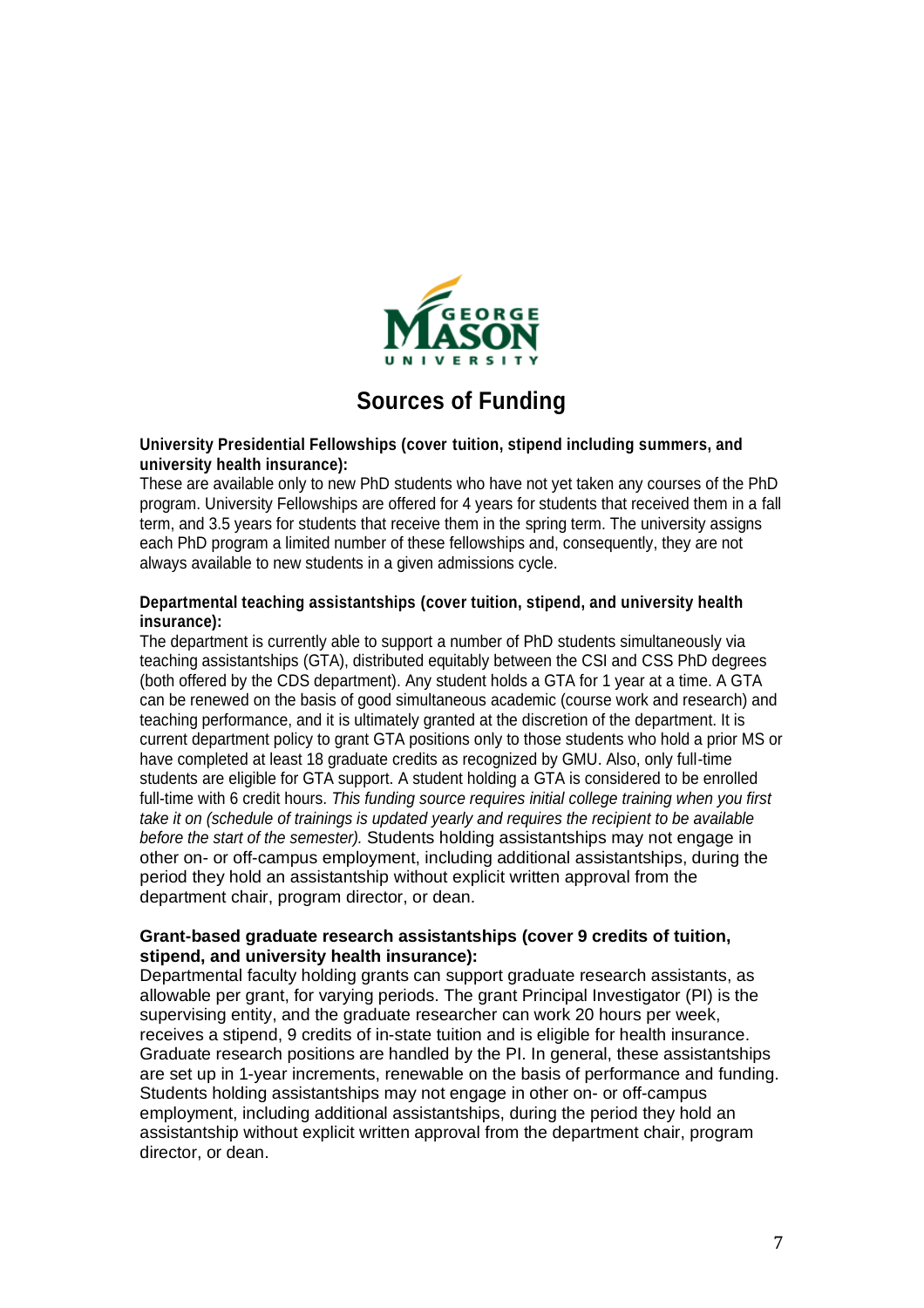#### **Departmental graduate lecturer positions (paid salary based on Mason adjunct faculty salary matrix):**

The department hires graduate lecturers on an as-needed basis. It is current department policy to hire graduate lecturers only when students hold a prior MS or have completed at least 18 graduate credits as recognized by GMU. A graduate lecturer must be a student in good academic standing and hires are made based on a review of relevant qualifications not limited to academic standing. These positions are advertised via the departmental website and listservs.

#### **Departmental graduate STARS positions (paid hourly wages):**

The department hires between 2-4 graduate STARS (CDS Student Teaching Assistants) on an as-needed basis. The graduate STAR serves as an in-class teaching assistant, helping students as needed via one-on-one methods, and assists the instructor with grading homework assignments in lower-level classes. This position pays an hourly rate salary based on hours worked per week. The graduate STAR reports to the STARS program coordinator and is asked to attend meetings and training, as required. These positions are advertised via the departmental website and listservs.

#### **Provost Office grants for specific purposes or specific groups:**

The University Provost offers a number of funding opportunities for a variety of purposes and groups. These funding sources are explained in detail at https://provost.gmu.edu/academicsand-research/graduate-education/awards-and-grants, and include grants for thesis completion, travel, and access and inclusion.

#### **External funding sources:**

For students that do not have department or university support, it is encouraged that they seek support from external funding bodies including NSF, foundations, private funders, or (for foreign students) governments.

#### **Help with External Fellowship applications:**

The George Mason Office of Graduate Fellowships is an information and support center dedicated to helping graduate students search for and apply to external fellowships that can help them pay for their graduate studies. Consult with them if you are considering preparing applications to external fellowships and/or sources of funding. Website: https://gradfellows.gmu.edu/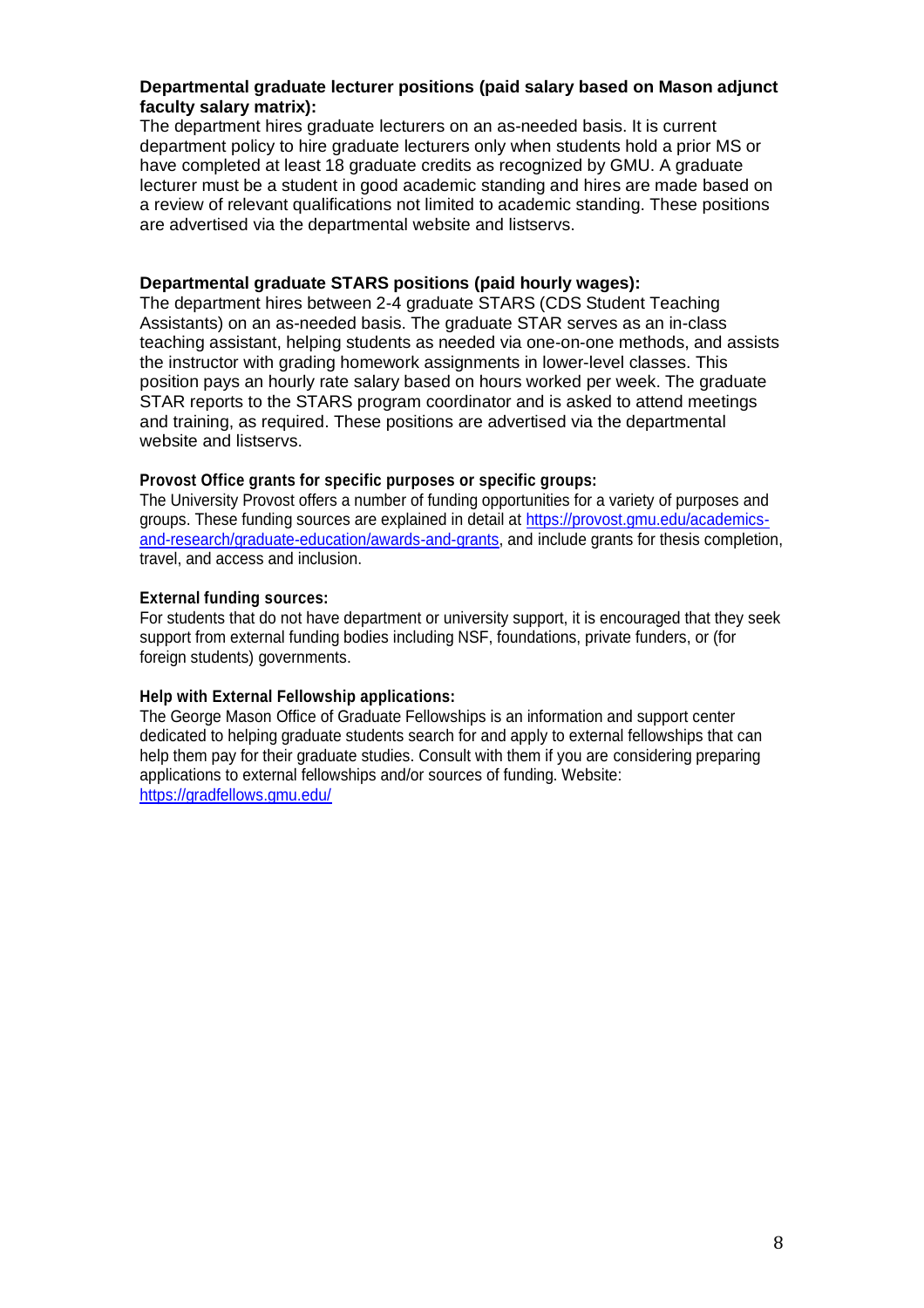

## **Where to start each process**

| <b>Process</b>               | <b>First point of contact</b> |  |  |
|------------------------------|-------------------------------|--|--|
| Filing program of study      | <b>CDS Academic</b>           |  |  |
| (preliminary)                | Programs Administrator        |  |  |
| <b>Reduction of credit</b>   | <b>CDS Academic</b>           |  |  |
|                              | Programs Administrator        |  |  |
| General academic             | Director of Graduate          |  |  |
| questions (e.g. more         | <b>Studies or Research</b>    |  |  |
| appropriate course)          | Advisor                       |  |  |
| General administrative       | <b>CDS Academic</b>           |  |  |
| questions (e.g.              | Programs Administrator        |  |  |
| procedures to follow)        |                               |  |  |
| Candidacy examination        | <b>Committee Chair</b>        |  |  |
| <b>Dissertation Proposal</b> | Committee Chair and/or        |  |  |
|                              | <b>Research Advisor</b>       |  |  |
| <b>Dissertation Defense</b>  | <b>Committee Chair and/or</b> |  |  |
|                              | <b>Research Advisor</b>       |  |  |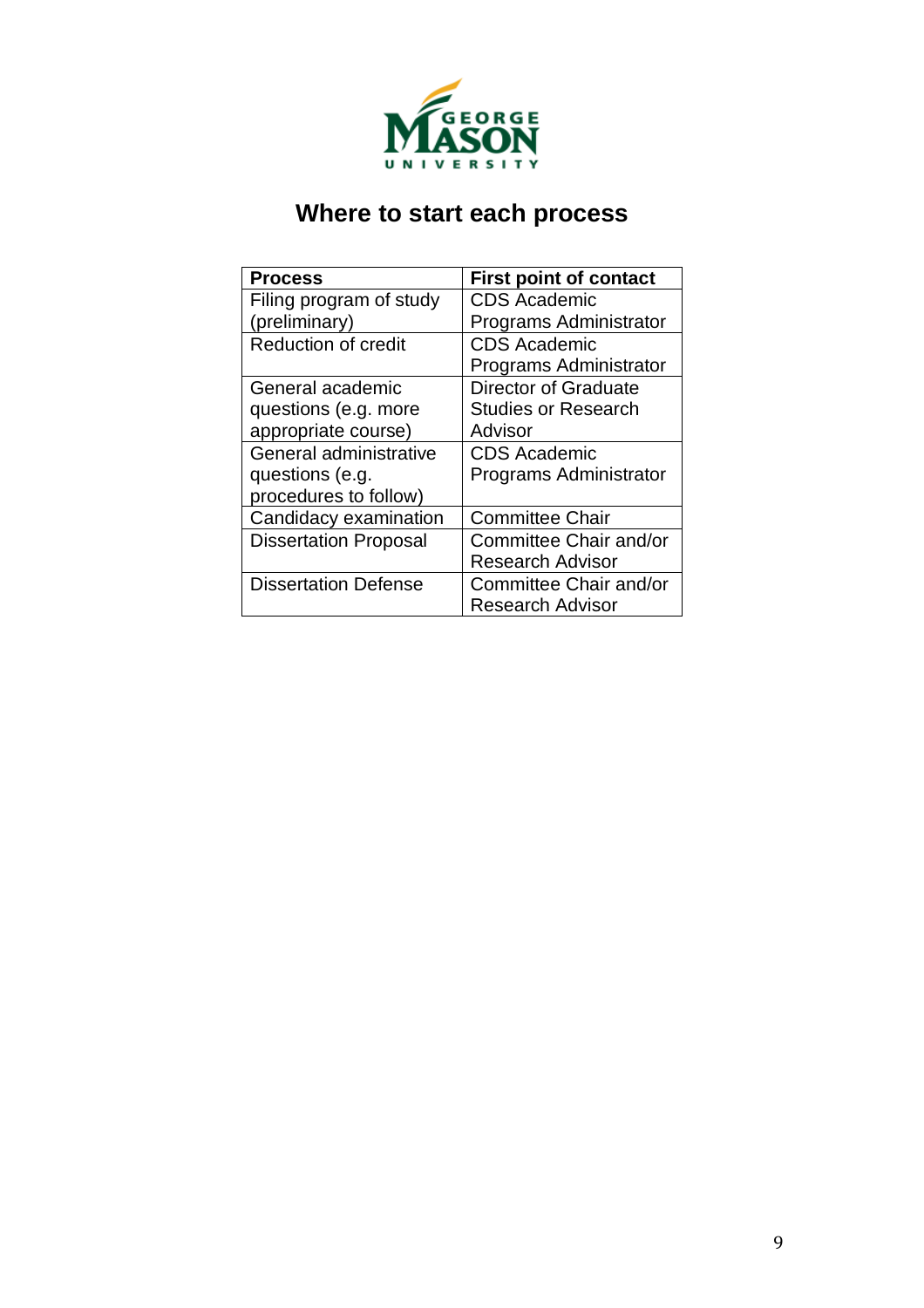

### **Explanation of Course Requirements**

The CSS PhD is a 72-credit program. Course credit requirements are divided in the following categories:

#### **Core Courses (12 credits)**

- CSS 600
- CSS 605
- CSS 610
- CSS 620

#### **Extended Core Courses (6 credits from the following)**

- CSS 625
- CSS 635
- CSS 645
- CSS 692

#### **Discipline-Based Social Science Courses (15 credits)**

Select 15 credits of discipline-based social science courses in a specific area such as anthropology, economics, geography, history, linguistics, political science, or sociology, as approved by the student's advisor, to provide domain-specific knowledge.

#### **Electives (15 credits)**

Select 15 credits of electives or independent research, as approved by the student's advisor, to provide further substantive or methodological specialization as needed.

#### **Dissertation credits (24 credits)**

Dissertation research credits are required in order to demonstrate doctoral-level originality and research excellence. These credits include:

- CSS 998: Doctoral Dissertation Proposal (1-12 credits)
	- Covers development of research proposal, which forms basis for doctoral dissertation, under guidance of dissertation director and doctoral committee. Notes: Candidates must complete a combined minimum of 12 credits of doctoral proposal (CSS 998) and doctoral dissertation research (CSS 999), of which at least three credits must be of CSS 999. A combined maximum of 24 credits of CSS 998 and CSS 999 may be applied to the degree These are labeled CSI 998 and CSI 999. You can take CSI 998 once you have an approved dissertation committee.
- CSS 999: Doctoral Dissertation (1-12 credits) Once a student advances to candidacy, he/she registers for CSS 999 and must maintain continuous enrollment until final dissertation is submitted to the library. Students must register for a minimum of 3 credits of 999 until a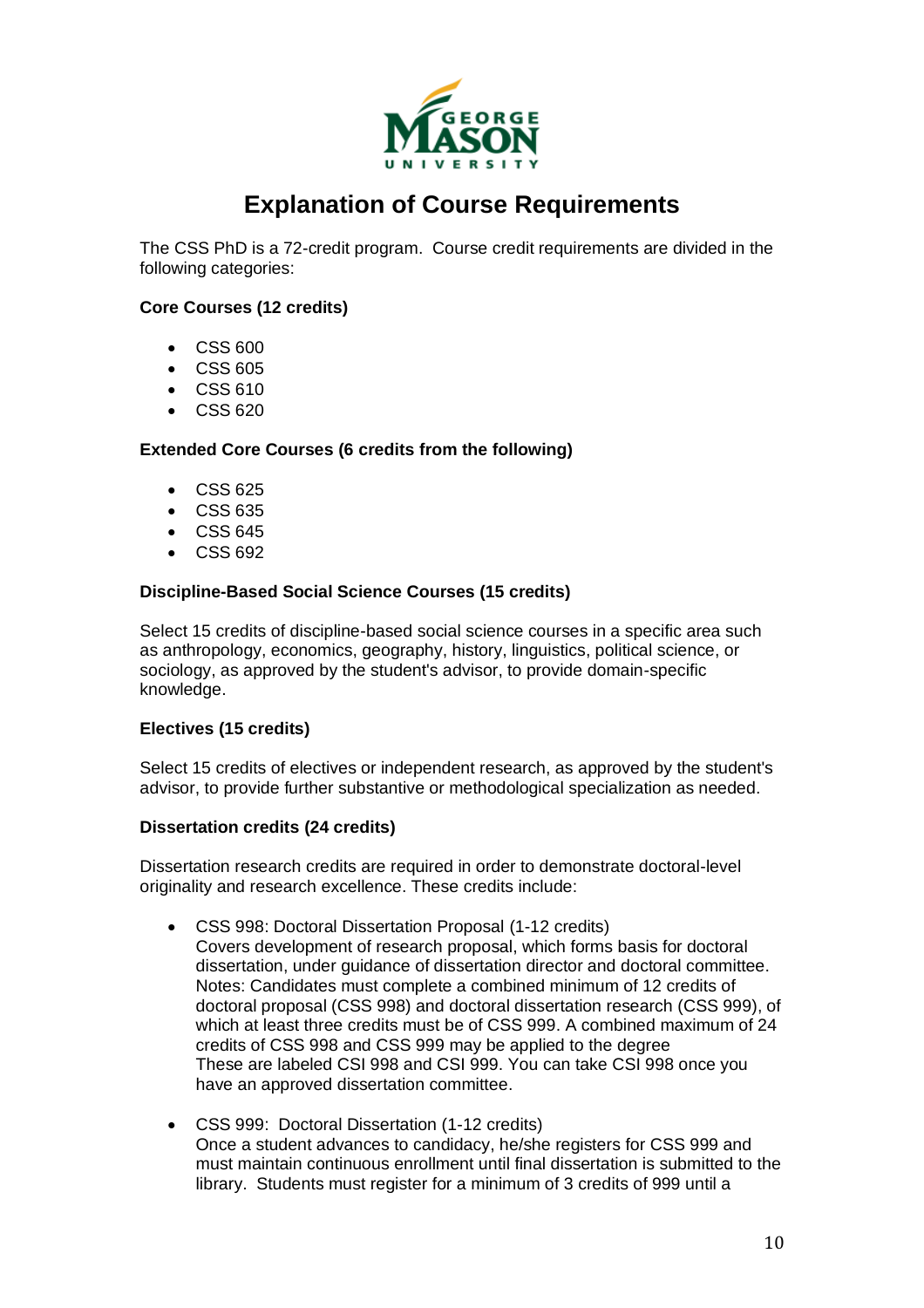combine total of 24 dissertation credits are reached. Once 24 is reached with a minimum of 3 credits, students can register for one credit until the final dissertation is submitted.

#### **Seminar/Colloquium**

One credit seminars (CSS 898) are offered each semester on Friday afternoons. Though not a requirement of the CSS PhD program, faculty encourage students to attend. Registration is not required; however, registration of 3 credits of CSS 898 (throughout 3 semesters) would count for a 3-credit elective course with an approved substitution/waiver.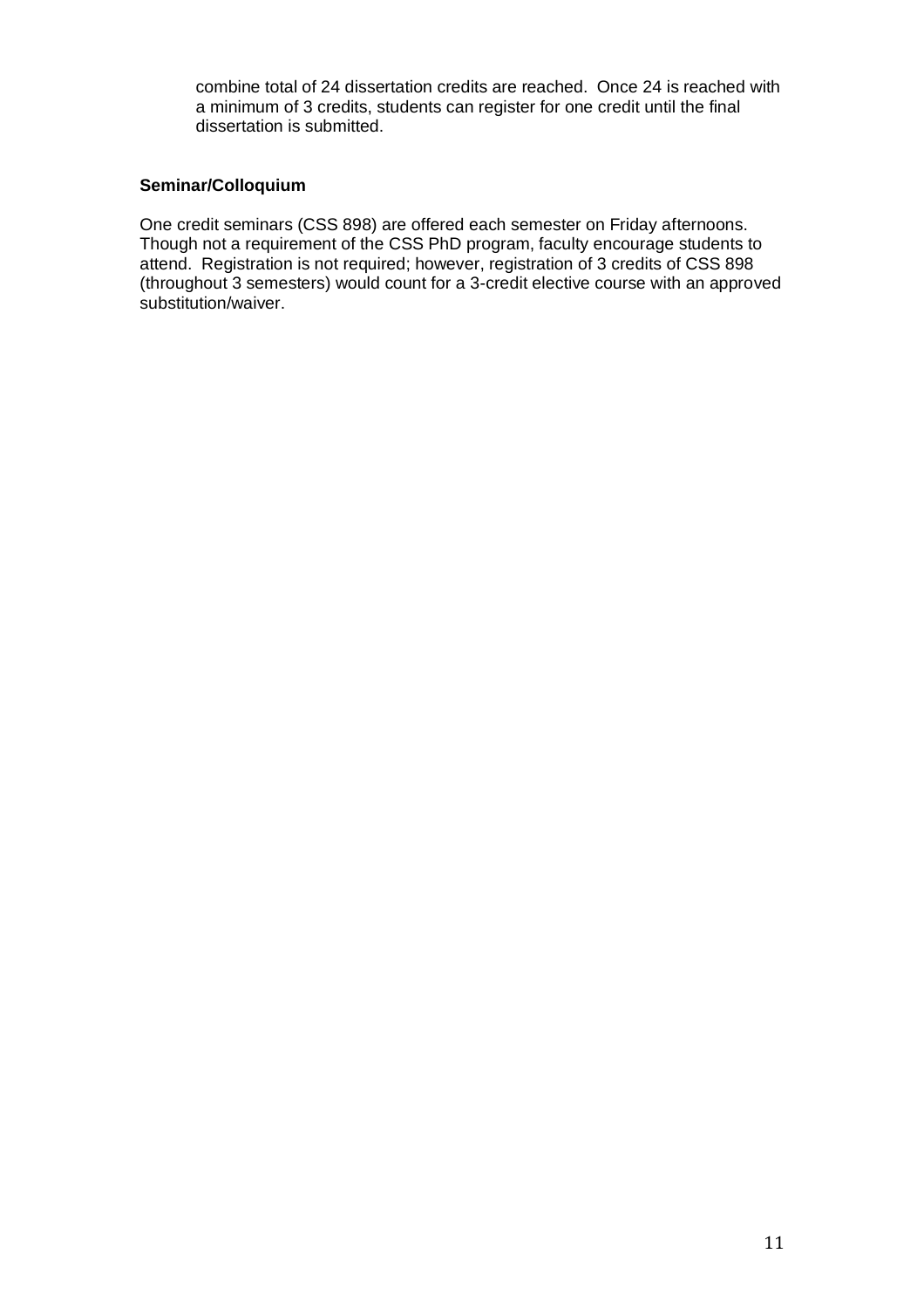

## **Explanation of Candidacy Examination**

The candidacy exam is taken after students have completed all core requirements and a majority of additional coursework (18 plus 15 credits), which typically corresponds to the fifth semester in the program. The exam consists of two parts – written (chosen from one of the three options listed below) and an oral. The purpose of the candidacy exam is to assess the student's substantive and methodological knowledge in CSS as a whole and in the chosen focus area, the ability to integrate materials from different courses, and the potential for a successful dissertation.

CSS students have 3 options to complete the examination process:

- 1. Answer 6 questions $\mathbf{t}$ ; possible outcomes are either pass or fail--if the latter then the student gets one chance to retake the exam.
- 2. Submit 1 research paper and answer 3 questions over 3.5 days; possible outcomes are either pass or fail on the paper and pass or fail on the exam- failing either part means the student gets one chance to redo the failed part.
- 3. Submit 2 research papers; possible outcomes are each paper can pass or fail, and any that fail can be resubmitted once.

For options 1 & 2,

- 1) The composition of the written Candidacy Examination is defined by a list of topics that are reasonably well understood in the scientific and technical community. Material covered may include content from courses taken by the student. After agreement is reached between the student and the committee, the list of exam topics and the proposed exam date are documented on Form #3, which is filed with the CDS office.
- *2)* The written and computational parts of the exam must be submitted to the Director of Graduate Studies by the chair of the student's committee *at least one week prior to the examination.*
- **3)** The written portion will be administered and taken on campus and completed without collaboration, in a room assigned by the committee chair. The exam can be designed so that the student has the option of choosing a subset of questions to answer.
- 4) The oral exam will be scheduled and administered by the committee, and can include discussion of the student's computational project, the student's proposed dissertation research, and the student's performance on the written portion of the exam.
- 5) The Candidacy Examination is graded by the committee, which informs the student of the results in a timely manner. The entire exam process should be concluded within one semester.
- 6) Students have two opportunities to pass the Candidacy Examination. In some cases, only some parts of the exam may require retaking.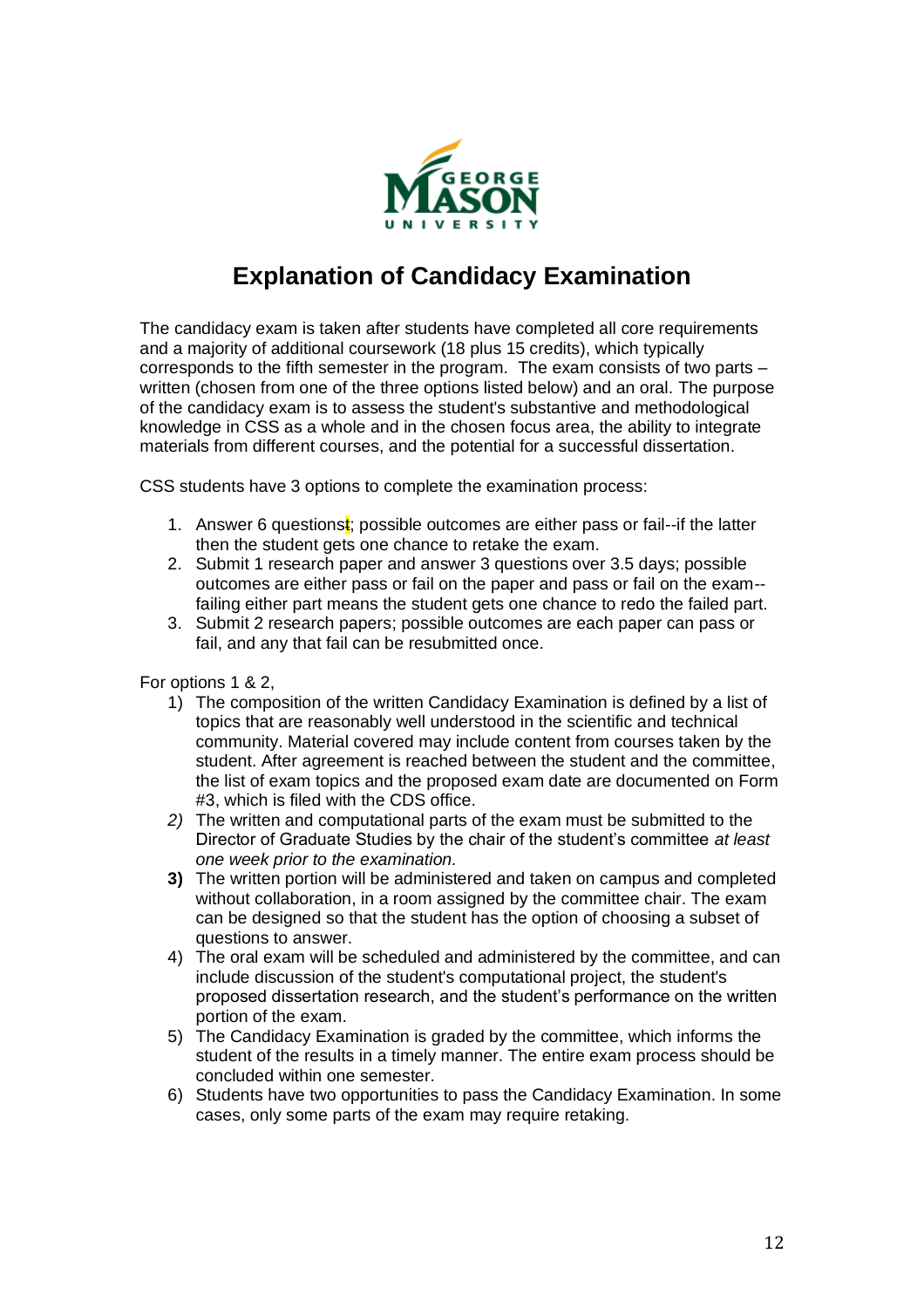Rules for research papers:

- Papers must be solely written by the student, possibly with a Mason faculty member as co-author.
- Papers must be 'journal quality', meaning either (a) accepted for publication or published, or (b) judged by examiners to be journal quality.
- At most one of the papers may be 'conference quality', meaning either (a) accepted for presentation at a conference, or (b) judged by examiners to be conference quality, but only if this is something new that the student has not worked on before. That is, if a student submits a paper that is a refined version of work done as a term project for a class it must be 'journal quality.'

#### **Dissertation committee requirement**

To organize the candidacy exam, a student must have identified a research advisor and formed a dissertation committee with the help of the advisor. In case the research advisor is not core faculty of the CDS department, the candidacy exam will require a *committee chair* that is CDS core faculty. If the research advisor is a CDS core member, then they also function as chair of the committee., with the consent of his/her advisor, informs the CSS Director of Graduate Studies of his/her readiness to take exam and which option. Once the written exam is completed, the Director of Graduate Studies selects an exam committee consisting of the Director along with two other faculty members within the Department. Once the written portion is graded, an oral exam is scheduled.

#### **Results of Candidacy Examination**

Upon successful completion of all parts of the exam, the Results of Candidacy form is completed and signed by the dissertation committee members and added to the student's file by the Academic Programs Administrator. along with the graded exam.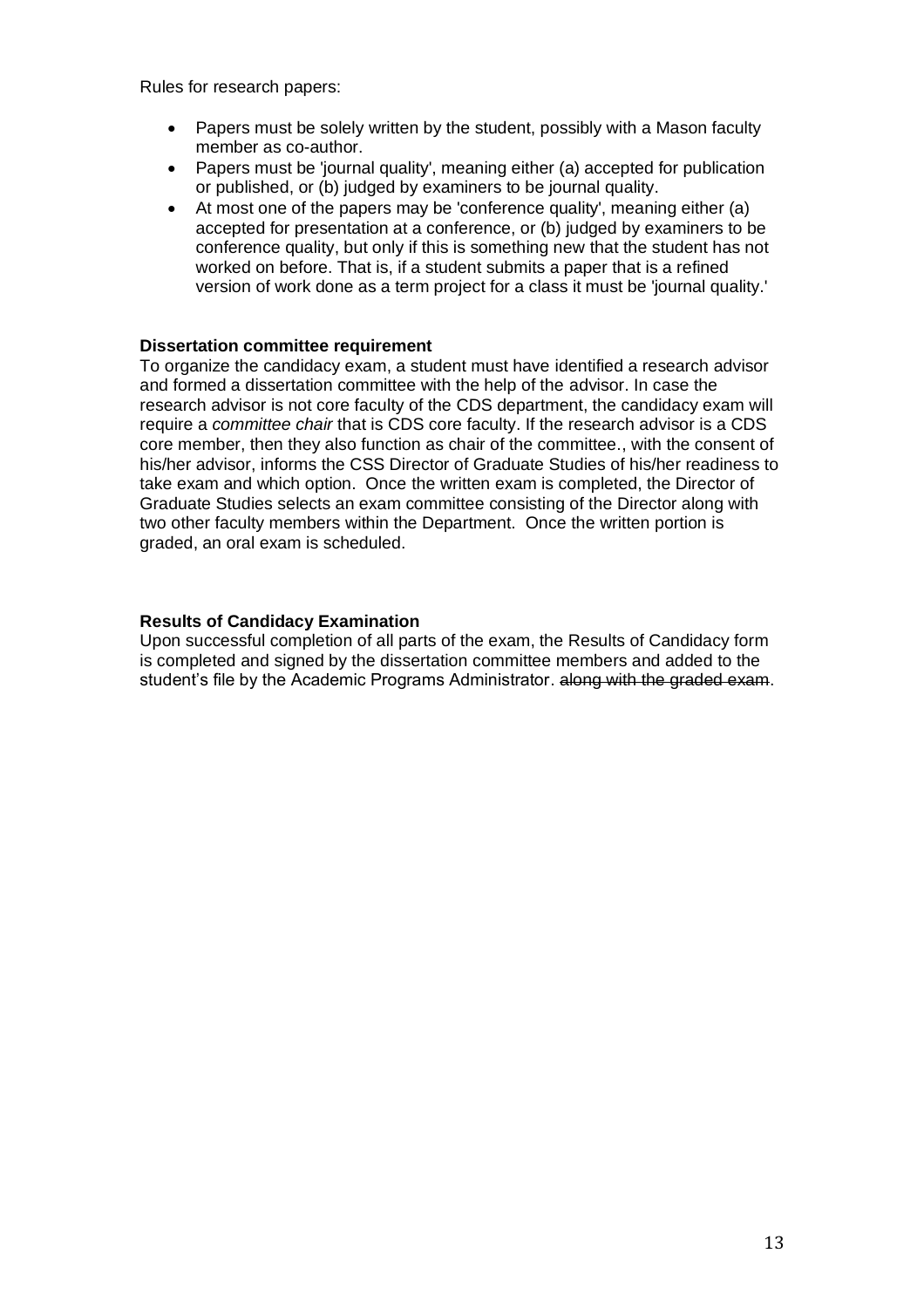

### **Formation of Dissertation Committee**

The CSS PhD program requires at least 3 members to serve on the committee, satisfying the category of Mason Graduate Faculty. The following rules have to be observed:

- 1) At least two members of the committee must be core faculty members of the CDS department, one of which will serve as chair.
- 2) The third core member may come from CDS or from another Mason department.
- 3) If a member of the committee is not a core faculty member of GMU, they must then be submitted for approval as Mason Graduate Faculty through the CDS office. This requires that the committee member possess a PhD, and a CV and possibly other documents are required to complete this process.
- 4) It is possible to have a fourth member on the dissertation committee. This is normally done when the student's research can benefit from the expertise of an external member of the scientific community. Typically, such committee members need to be approved by the full committee and Director of Graduate Studies.

**Who are core faculty members of CDS:** The PhD program core faculty is composed of tenured and tenure-track members of the Mason faculty whose primary affiliations are with the CDS Department. **Term faculty members** of CDS can be committee chairs with written permission from the College of Science. The approval process will begin with notifying the Academic Programs Administrator.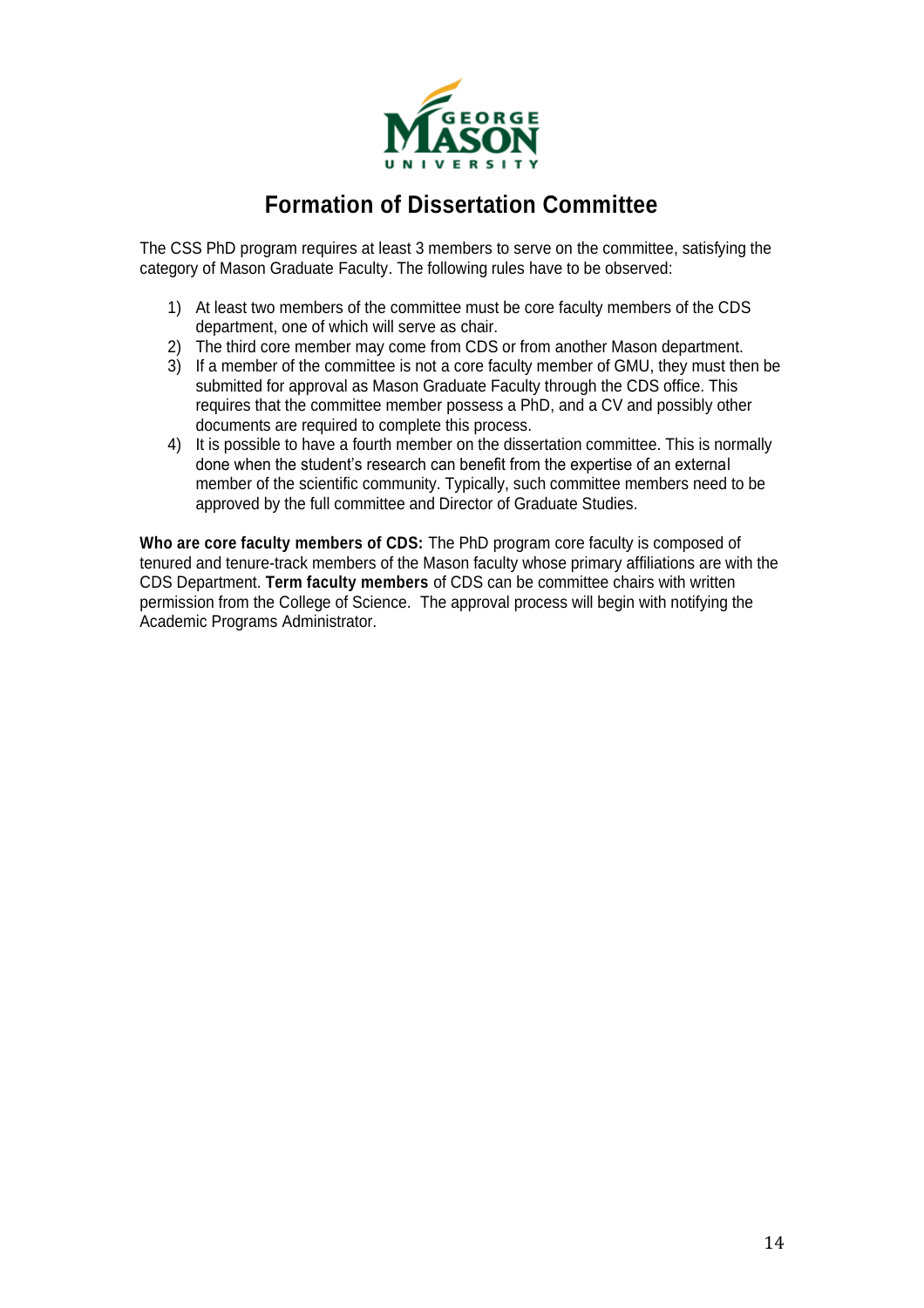

### **Doctoral Dissertation Proposal**

Students must prepare a detailed Dissertation Proposal and present the proposal to their committee for approval. Proposals must be approved by the research advisor and the dissertation committee and will also be reviewed by the Director of Graduate Studies.

The proposal should contain sufficient text, illustrations, tables, equations, and bibliography to represent a clear explanation of the student's proposed research project.

The proposal should include a detailed description of the work to be undertaken; its relation to previous published work; and the scientific, mathematical, and computational methods to be employed. Proposals should also include a clear set of goals, methods, and models, and a discussion of the expected results and their anticipated significance. The discussion should also include any limitations on the generality of the expected results.

Proposals should discuss hardware/software issues including computational tools, techniques, and algorithms to be utilized in the research.

An abstract of the dissertation proposal is submitted on the Dissertation Proposal form.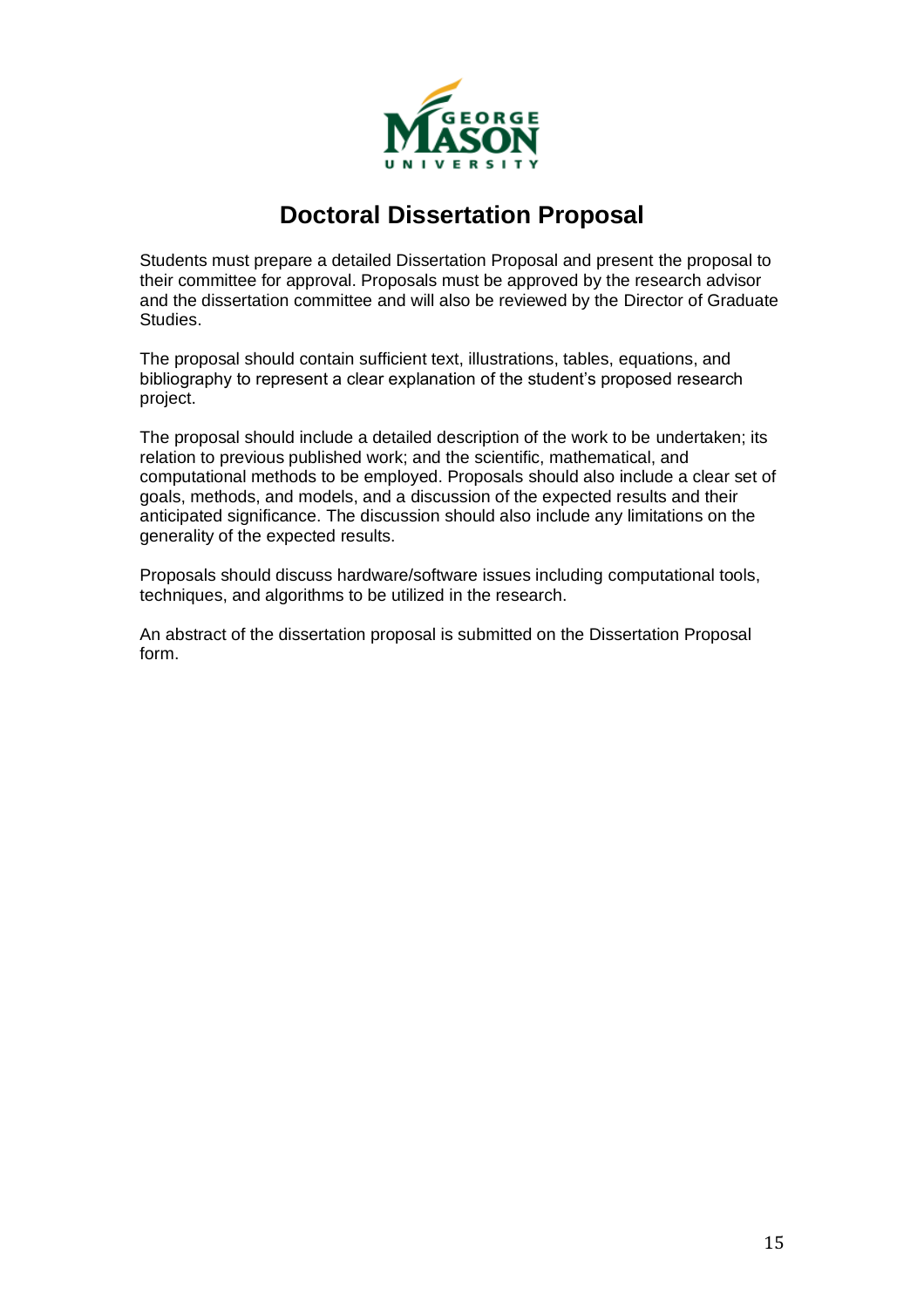

### **Doctoral Dissertation**

A dissertation is a written piece of original, independent work that demonstrates the doctoral candidate's mastery of the subject matter, methodologies, and conceptual foundations in their chosen field of study. Another term of the dissertation is a thesis.

The content of the dissertation should:

- 1) be relevant and current in the chosen research area,
- 2) demonstrate an understanding of theoretical/experimental research and, when applicable, development (as in R&D) issues,
- 3) demonstrate a mastery of computational tools and techniques,
- 4) make a research and/or development contribution through either new results and/or new techniques, and
- 5) be acceptable for publication in a refereed journal.

A *pre-defense in front of the committee* should take place a month prior to the dissertation defense. This allows the committee to make final recommendations and corrections to the student in preparation to the final public defense of the dissertation.

The final dissertation defense is done as a public presentation, arranged with the dissertation committee. Upon the successful completion of the defense, the dissertation form is signed and completed by the student and dissertation committee, and submitted to the CDS office for further processing.

Students are responsible for coordinating date/time/place of predefense and defense and informing the Academic Programs Administrator so that a room can be reserved. An announcement of a public defense must be made at least two weeks prior.

**Note**: The written dissertation volume must be submitted to the Library along with all approval signatures per their requirements and instructions. Guidelines for the content and general format of the doctoral dissertation may be found at https://library.gmu.edu/udts/process.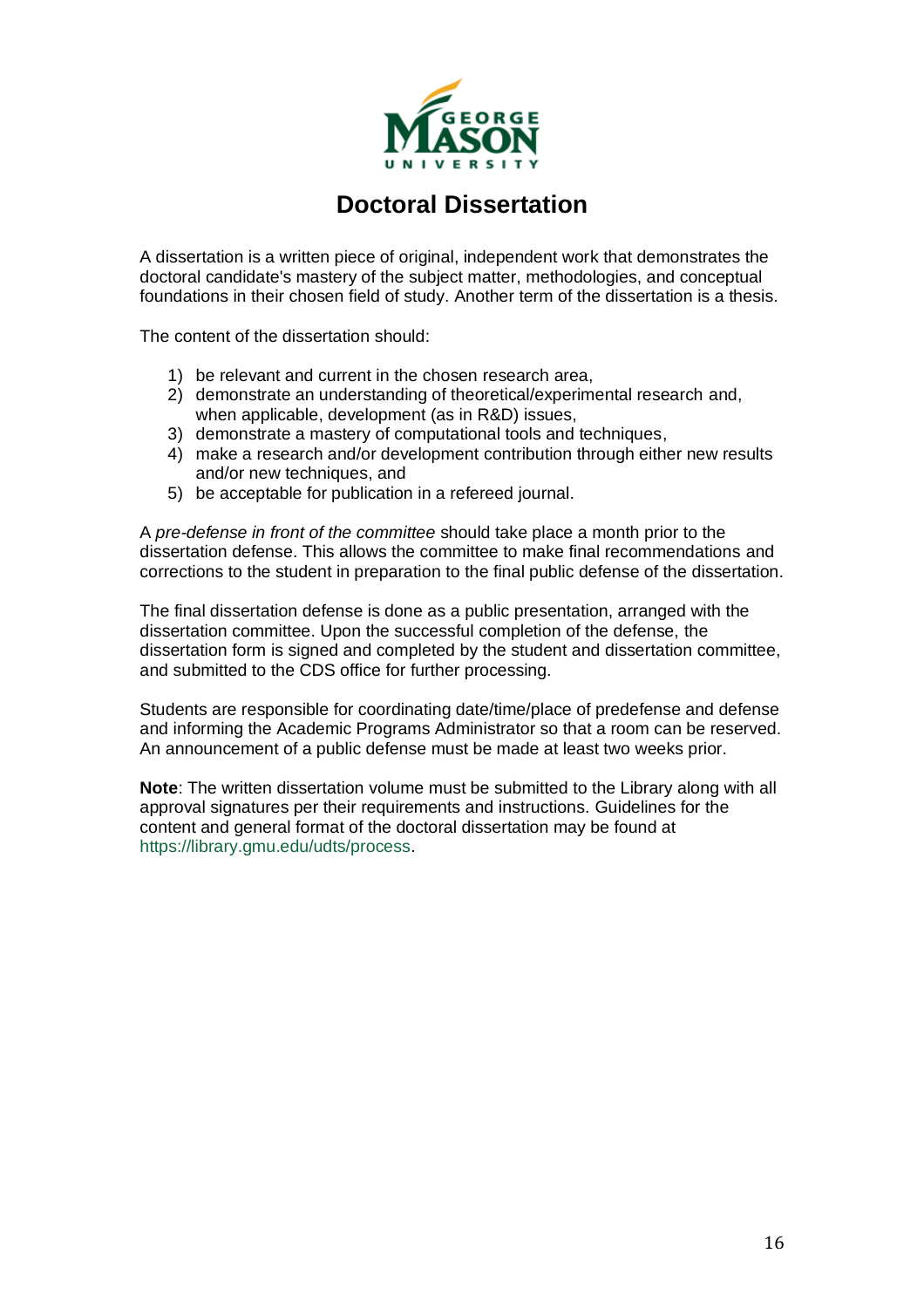

## **Checklist for Research Advisors (including Forms)**

To help research advisor help their students remain in both good standing and making progress towards the completion of their PhD, the following list of recommendations is offered:

- 1) **Be aware of your students Program of Study:** this helps to keep an eye of a student's progress and adherence to academic and research plans.
- 2) **Know your student's deadlines:** be aware of the term they entered the program, how long they have to advance to candidacy and to graduate.
- **3) Remember the steps involved in moving the student through the PhD requirements:**
	- a. **Form dissertation committee** Complete Dissertation Committee form
	- b. **Organize and administer candidacy exam**: if you are not in CDS, coordinate with the committee chair who must be a CDS tenured or tenure track faculty member)
	- c. **Organize Dissertation Proposal approval** by the Dissertation Committee Complete Dissertation Proposal form.
	- d. **Organize Pre-defense** about a month before final dissertation defense.
	- e. **Organize Dissertation Defense** Complete Dissertation Defense form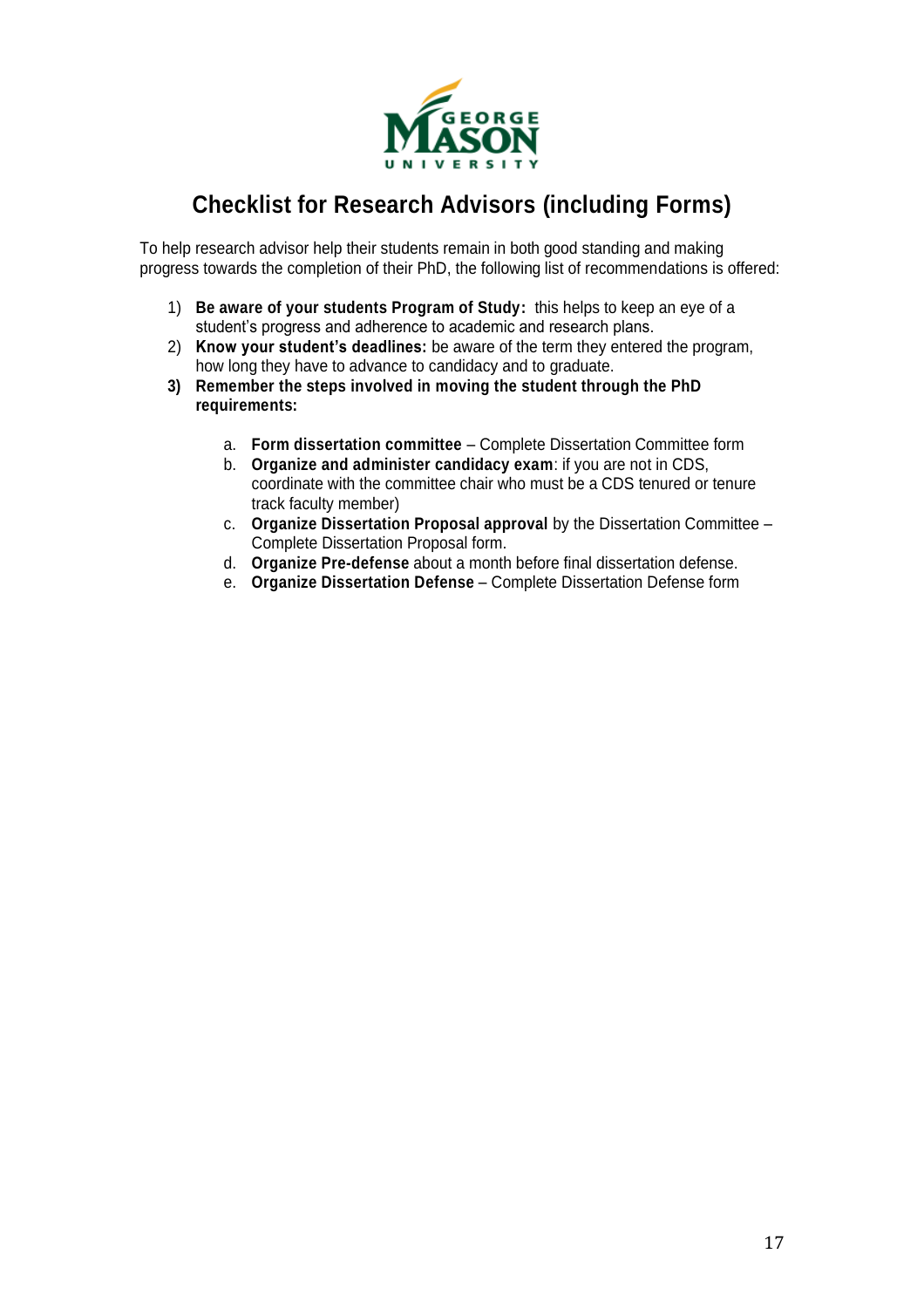

### **Table of forms and requirements**

| <b>Requirement</b>                    |  |  |  |  |
|---------------------------------------|--|--|--|--|
| Program of study                      |  |  |  |  |
| <b>Dissertation Committee</b>         |  |  |  |  |
| Candidacy exam results                |  |  |  |  |
| <b>Dissertation Proposal abstract</b> |  |  |  |  |
| <b>Dissertation Proposal</b>          |  |  |  |  |
| Approval of Dissertation proposal and |  |  |  |  |
| advancement to candidacy              |  |  |  |  |
| <b>Doctoral Defense</b>               |  |  |  |  |

#### **Where to find department forms**

All department forms can be found on the CDS department *website.*

#### **Some other frequently used forms**

#### **Re-enrollment form: Required if a PhD student misses two consecutive semesters**

https://registrar.gmu.edu/wp-content/uploads/GRE-Graduate-Re-Enrollment-8.8.18- 1.pdf

**Reduction of Credit:** Students with a conferred MS/MA degree from a regionally accredited U.S. academic institution may be eligible for a reduction of credit https://registrar.gmu.edu/wp-content/uploads/ROC.pdf

**Substitution/Waiver:** Request that a requirement in an academic program be met by: 1) a transfer course even though not considered equivalent to a Mason course, or 2) a Mason course not usually applied to meet the requirement. Also, to request that, on some clearly detailed basis, a requirement in the student's academic program be waived (does not waive of give credit hours).

https://registrar.gmu.edu/wp-content/uploads/SWF\_0514.pdf

**For additional registrar forms,** https://registrar.gmu.edu/forms/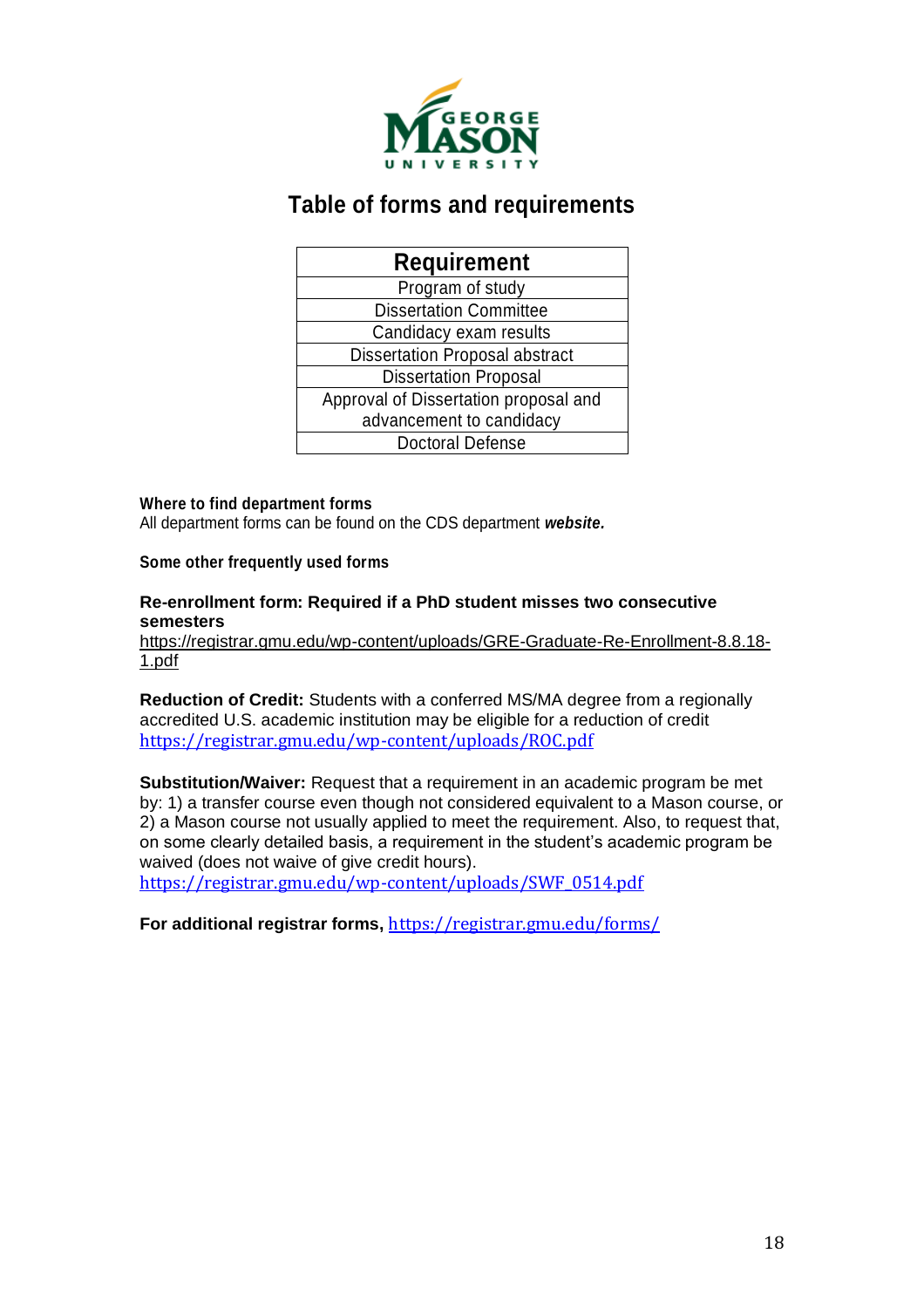



## **Reductions and Transfers of Credit**

Reductions of credit are a process by which a student who has *completed another graduate degree* before joing the PhD can request that credits from that prior degree be accepted in liu of required credits in the CSS PhD.

Transfers of credit are a process by which a student who has *taken graduate level courses that do not form part of a graduate degree* before joing the PhD can request that those credits be accepted in liu of required credits in the CSSPhD.

#### **Rules for reductions and transfers:**

- 1) normally granted towards the electives and colloquium credit requirement,
- 2) limited to a maxium of 30 credits,
- 3) for every course used as part of a reduction or transfer request, the course syllabus must be submitted, and
- 4) the process should be done in the first year of the student's study.

This process should be initiated with the Academic Programs Administrator.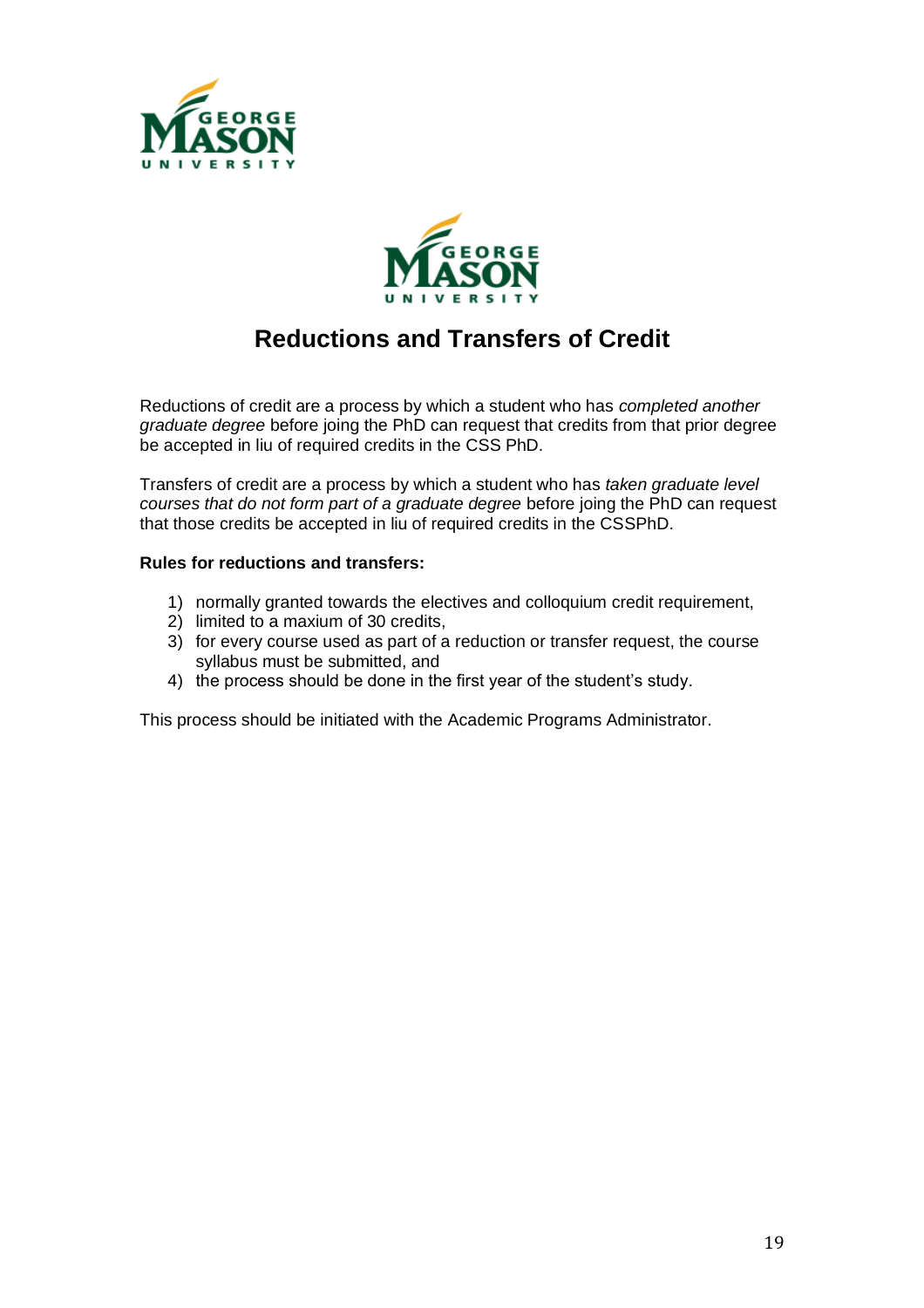

## **PHD COMPLETION TIMELINE GUIDE**

| Actions                                                                                                                    | Fall                                                                                                                                          | Spring                                     | Summer                                     | Comments                                                                                                                            |  |  |
|----------------------------------------------------------------------------------------------------------------------------|-----------------------------------------------------------------------------------------------------------------------------------------------|--------------------------------------------|--------------------------------------------|-------------------------------------------------------------------------------------------------------------------------------------|--|--|
| File to<br>graduate                                                                                                        | Check out Registrar's website for deadlines for online<br>and paper applications:<br>https://registrar.gmu.edu/students/graduation/timelines/ |                                            |                                            |                                                                                                                                     |  |  |
| Draft<br>Dissertation<br>to Committee<br>Chair                                                                             | 1 <sup>st</sup> week of<br>August                                                                                                             | 1st week of<br>December                    | 1st seek of<br>March                       |                                                                                                                                     |  |  |
| Draft to<br>Committee                                                                                                      | $1st$ week of<br>September                                                                                                                    | 1st Week of<br>January                     | $1st$ Week of<br>April                     |                                                                                                                                     |  |  |
| Predefend                                                                                                                  | 1 <sup>st</sup> week of<br>October                                                                                                            | $1^{st}$ Week<br>March                     | $1^{st}$ Week of<br>June                   | Poll committee<br>members to get<br>date/time then let<br>Academic Programs<br>know so she can<br>schedule a room<br>for predefense |  |  |
| Defend                                                                                                                     | Mid<br>November                                                                                                                               | $1st$ Week of<br>April                     | $1st$ Week of<br>July                      | Same as above.                                                                                                                      |  |  |
| Dissertation<br>Title and<br>Abstract to<br>Academic<br>Programs<br>Manager for<br>advertising<br>the defense <sup>.</sup> |                                                                                                                                               | Minimum of<br>2 weeks<br>before<br>defense | Minimum of<br>2 weeks<br>before<br>defense | You will be sent a<br>template when the<br>time comes to<br>prepare your<br>defense<br>announcement.                                |  |  |
| Submit<br>Dissertation<br>to Library                                                                                       | Check out library's website for submission procedures and<br>http://library.gmu.edu/udts<br>deadlines:                                        |                                            |                                            |                                                                                                                                     |  |  |

IMPORTANT: Frequently visit the University Dissertation and Thesis Services website for procedures/timelines: http://library.gmu.edu/udts